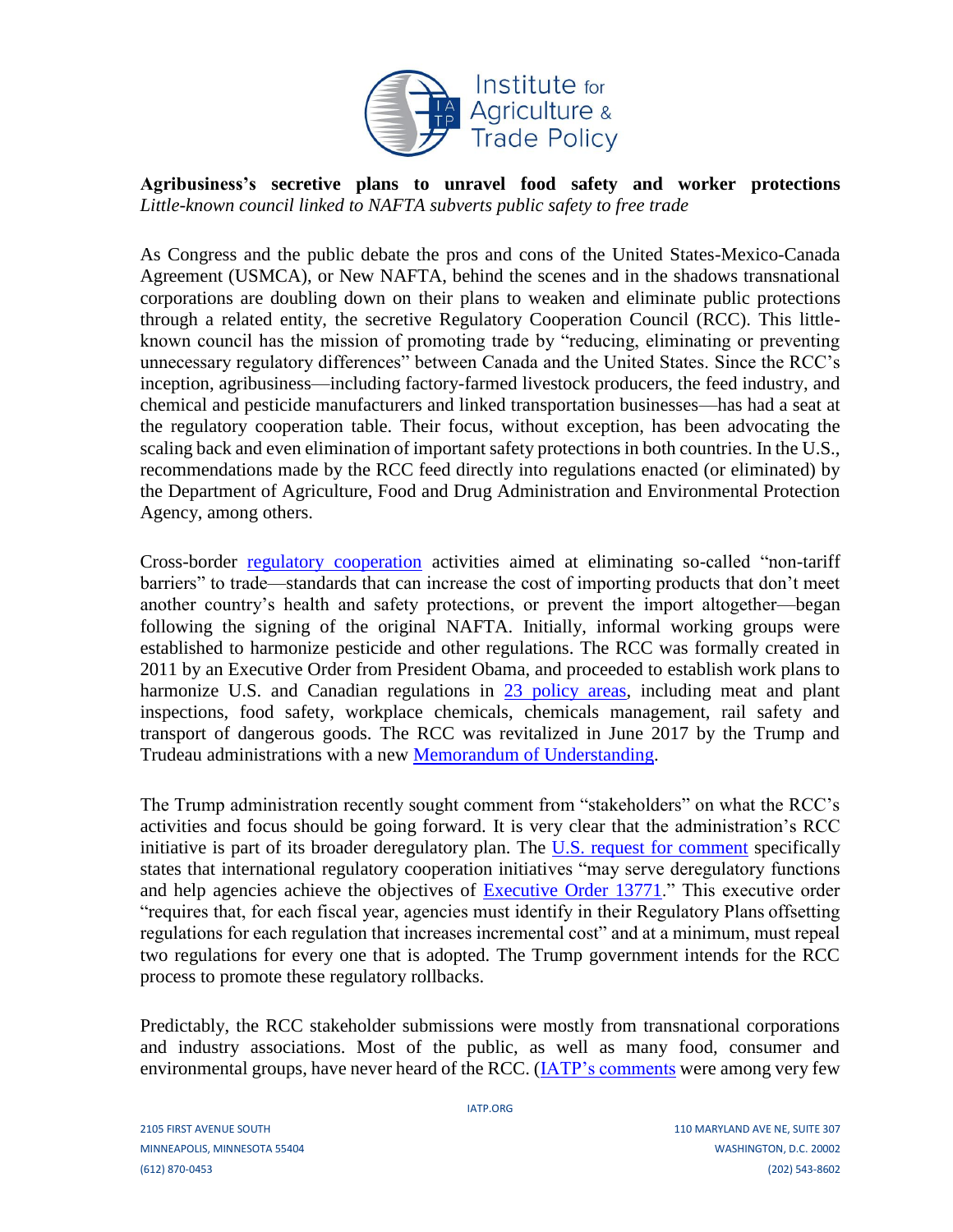from civil society.) The corporate commenters have a consistent message, which mirrors that of the Trump administration: Use the RCC to get rid of regulations. Many also see the RCC as a mechanism for implementing new restrictions on public protections that are [part of the New](https://www.iatp.org/documents/new-nafta-would-worsen-family-farm-crisis-and-keep-consumers-dark-about-their-food)  [NAFTA.](https://www.iatp.org/documents/new-nafta-would-worsen-family-farm-crisis-and-keep-consumers-dark-about-their-food) Here are some of the most egregious industry asks:

- **All inspections of imported meat at the border should be eliminated.** In their [joint](https://www.regulations.gov/document?D=OMB-2018-0006-0007)  [comments](https://www.regulations.gov/document?D=OMB-2018-0006-0007) on the RCC, the North American Meat Institute (NAMI) and Canadian Meat Council (CMC) said that "microbial and residue testing of meat products at the border should be eliminated" in order to facilitate trade, and opined that "Free Trade Agreements" between the US and Canada provide the legal basis" for this action. As Food & Water [Watch has pointed out,](https://www.regulations.gov/document?D=OMB-2018-0006-0029) the no-inspection demand is one these meat industry lobbyists have been making since the RCC was established in 2011. Border inspections are important for protecting public health because U.S. and Canadian food standards and practices are not the same. It also protects the public as government is *privatizing meat* [inspection](https://www.iatp.org/blog/2017-salmonella-outbreak-why) and shifting to self-reporting while [slaughtering line speeds increase.](https://www.iatp.org/blog/choose-your-production-speed) Food  $\&$ Water Watch gives the example of USDA's zero tolerance policy for the pathogen *Listeria monocytogenes* on all products it regulates. Canada does not have this ban. Without checking at the border, there is no way to know if Canadian products that violate U.S. policy on this pathogen are being imported into the U.S. While the industry's earlier demands to end border inspections were upended by a major recall of contaminated Canadian beef in 2012, the industry is trying again under the Trump administration. This time, they may succeed.
- **If all border inspections aren't eliminated, then food safety inspectors should reduce tested sample size.** If you test less of a product, you will undoubtedly find fewer violations. Of course, this isn't the reason meat industry lobbyists NAMI and CMC give for their request that the RCC focus on reducing sampling lot size—instead they say their goal is to prevent food waste! When it comes to food safety, what you don't know *can* hurt you.
- **Prevent Canada's new mandatory Front of Package health and nutrition labels from going into effect.** The [U.S. Meat Export Federation](https://www.regulations.gov/document?D=OMB-2018-0006-0039) wants the RCC to harmonize front-of-package labeling between the U.S. and Canada. What does this mean? The industry's goal is to use the RCC process to stop Canada from implementing new health warnings on packaged foods. In their regulatory cooperation comments, [NAMI and CMC](https://www.regulations.gov/document?D=OMB-2018-0006-0007)  assert that food nutrition labels proposed by Health Canada were promulgated in a manner inconsistent with "good regulatory practice as outlined in the text" of New NAFTA, and that the proposed rule "creates a non-tariff trade barrier for U.S. companies." The groups falsely claim that the Canadian measures are not evidence-based and "will be unique in the world and set a dangerous precedent," mentioning particularly their objection to linking the labeling provisions to restrictions on marketing to children. In fact, health warnings on junk food packaging has been effectively implemented in several countries to combat obesity, diabetes and other diet-related diseases. As we [reported previously,](https://www.iatp.org/documents/junk-food-junk-provisions) U.S. negotiators, egged on by agribusiness, sought to prevent Canada (as well as Mexico and the U.S.) from implementing effective front-of-package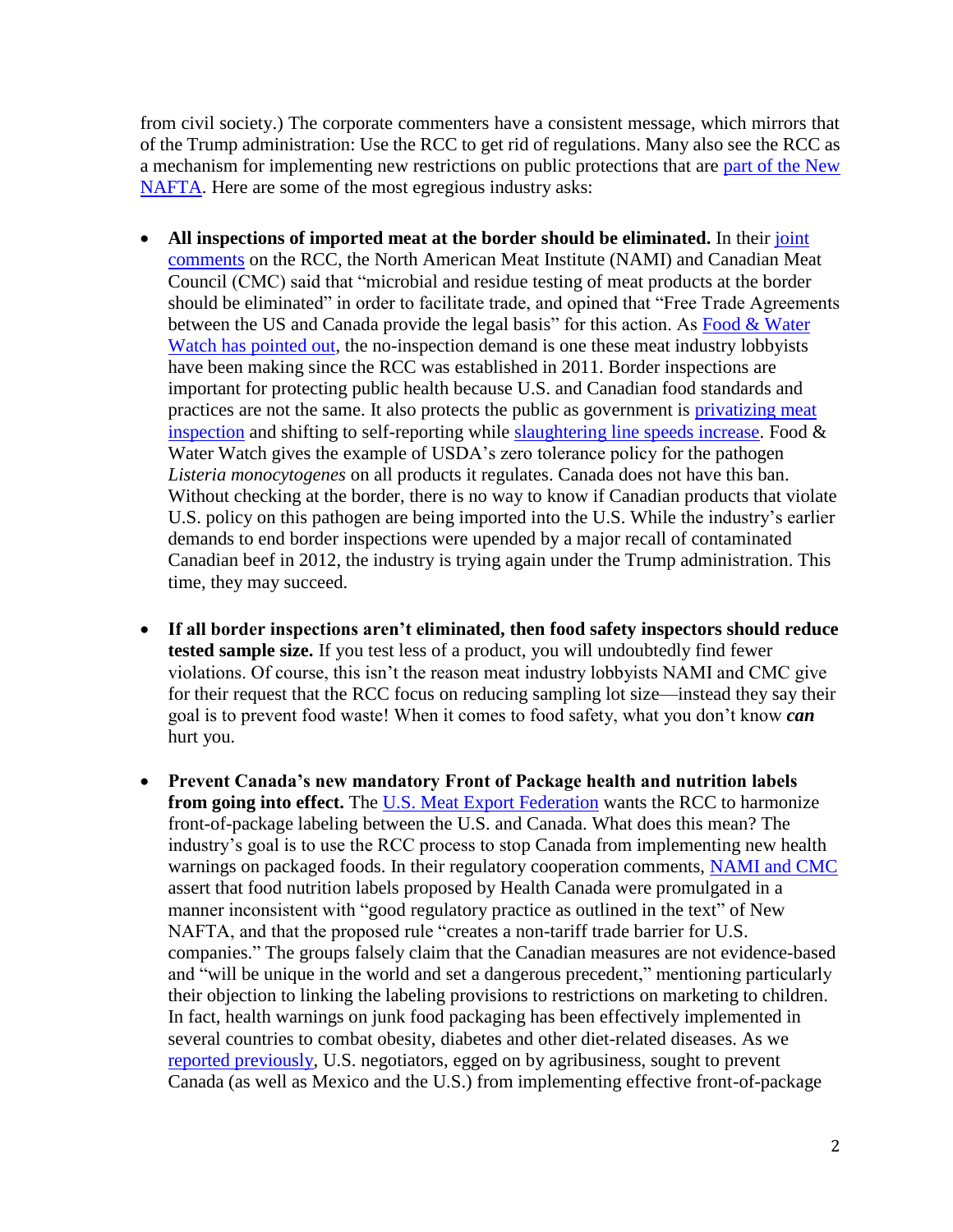junk food warning labels. The proposed anti-labeling negotiating text was leaked, and the ensuing public outcry killed the proposal. It appears that the meat industry wants to use this secretive regulatory cooperation process to achieve through the back door what it was unable to accomplish directly in New NAFTA.

- **Allow Canadian-grown meat to be sold with chemical treatments and in packaging that currently isn't allowed.** Canada doesn't allow some "food safety interventions and packaging" that the U.S. does, according to meat industry lobbyists CMC and NAMI. The industry suggests that since some U.S. meat products exported to Canada are allowed to be sold even when chemically treated or in packaging that Canada does not allow domestically, "there is a compelling rationale to converge these approval processes." In their view, Canada should simply adopt the U.S. standard, and the RCC can help achieve this outcome.
- **Reduce safety testing of containers used to transport pesticides and other hazardous chemicals.** The [Industrial Packaging Alliance of North America](https://www.regulations.gov/document?D=OMB-2018-0006-0005) (IPANA) wants to use the RCC to limit required safety inspections of containers used to transport hazardous goods. Currently, under U.S. Pipeline and Hazardous Materials Administration rules, these containers must be retested every 12 months. Right now, Transport Canada does not require any periodic safety retesting, but it has proposed testing every five years. The industry group says the U.S. standard "represents a competitive cost disadvantage for U.S. manufacturers" and that changing to the Canadian proposal "would eliminate a significant and unnecessary regulatory burden." How would workers and others exposed to leaking pesticides or exploding hazardous materials be affected if these containers fail because of inadequate testing? IPANA doesn't say.
- **Use obscure words instead of plain language to hide information from consumers.** The [Chamber of Commerce](https://www.regulations.gov/document?D=OMB-2018-0006-0048) thinks the RCC should help get rid of a U.S. rule that requires English words instead of obscure Latin terms for 57 ingredients on some consumer product labels. Since Canada allows the Latin terms, harmonizing the two countries' regulations to the Canadian standard presents a unique opportunity to further confuse consumers trying to decipher what's really in these household products—and whether they are safe.
- **Exempt U.S. exporters from some Canadian safety standards for explosive grain dust in animal feed and non-food grain.** This is one of many joint requests from the National Grain and Feed Association and North American Export Grain Association. Canada requires hazard labeling and safety data sheets for workers handling animal feed and non-food grain, whereas the U.S. does not. The [feed associations](https://www.regulations.gov/document?D=OMB-2018-0006-0021) want the RCC to harmonize regulations intended to prevent [dangerous grain dust explosions](https://www.agprofessional.com/article/five-fatalities-2017-grain-dust-explosions) by allowing the less protective U.S. standard to apply. The industry solution? Of course, harmonize downward.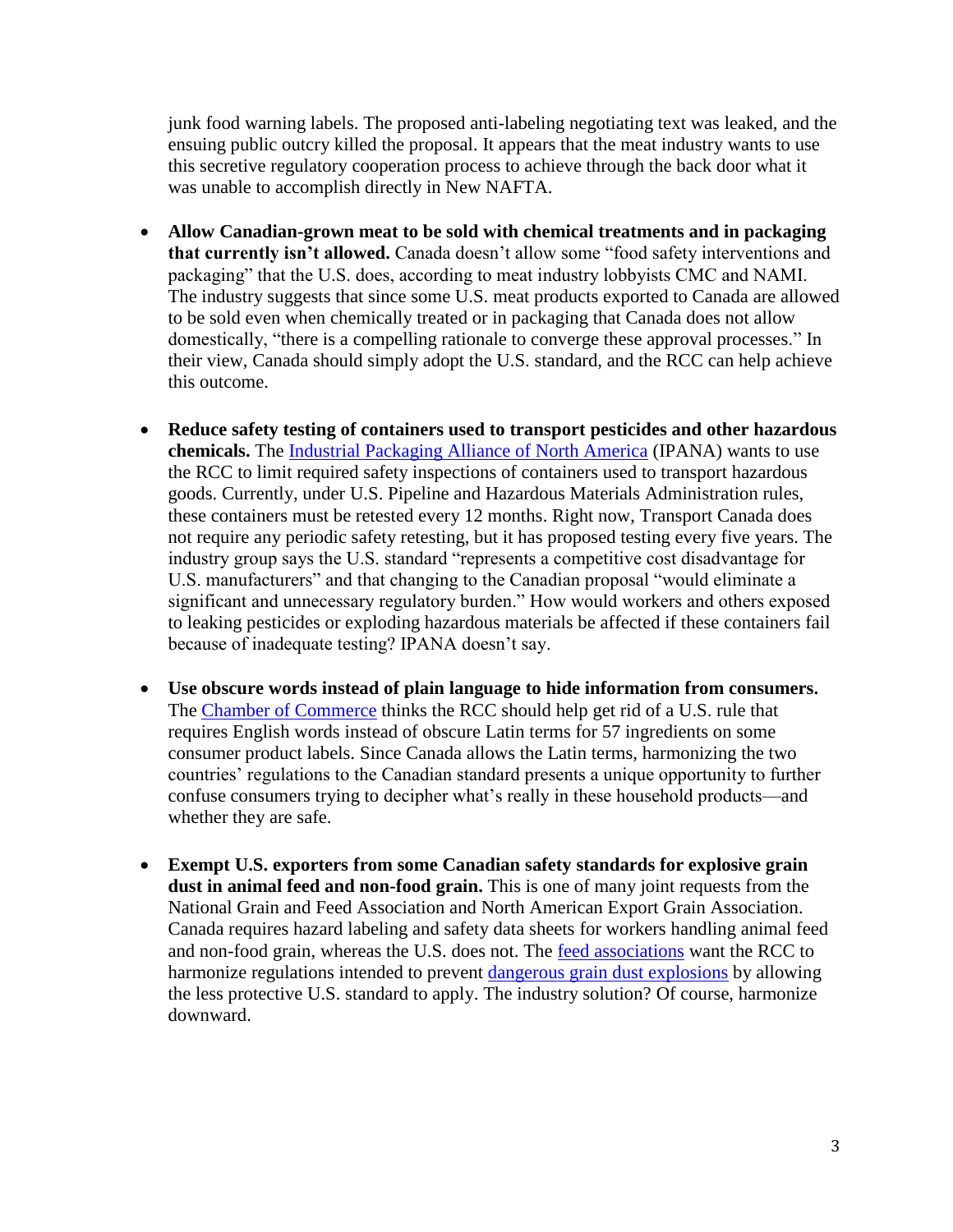• **Roll back controls on climate-harming hydrofluorocarbon gases.** The [Chemistry](https://www.regulations.gov/document?D=OMB-2018-0006-0020)  Society of Canada and [the American Chemistry Association](https://www.regulations.gov/document?D=OMB-2018-0006-0020) want Canada to piggy-back on a Trump administration attempt to [roll back rules](https://www.washingtonpost.com/news/powerpost/paloma/the-energy-202/2018/09/21/the-energy-202-trump-s-epa-is-targeting-rules-for-yet-another-greenhouse-gas/5ba3eda31b326b7c8a8d158e/?utm_term=.c594a392df5a) meant to prevent the leaking and venting of organic compounds called hydrofluorocarbons (HFCs) from large refrigerating and air-conditioning units. HFCs contribute to global warming and ozone depletion. The chemical industry lobbyists state the RCC should be used to "encourage collaboration between Canada and the U.S., which could reduce burden, enhance compliance, and promote a North American market." It would also further accelerate climate change, not to mention contribute to [more cases of skin cancer,](https://www.pca.state.mn.us/air/chlorofluorocarbons-cfcs-and-hydrofluorocarbons-hfcs) facts the chemical industry fails to mention.

*It is very clear that the Regulatory Cooperation Council, and related language in the new NAFTA, is part of a broader deregulatory plan.* New NAFTA hasn't yet been sent to Congress for ratification and isn't in effect, but that hasn't stopped industry lobbying groups from trying to use it to deregulate. Several comments submitted by industry groups made the case that provisions in New NAFTA should be implemented through the RCC, or that a domestic regulation they object to violates provisions in the deal. As we discuss above, in their objections to Canada's new junk food labeling rule, the meat industry claims the rule is inconsistent with New NAFTA's ["Good Regulatory Practices" \(GRP\) chapter.](https://ustr.gov/sites/default/files/files/agreements/FTA/USMCA/Text/28_Good_Regulatory_Practices.pdf) The GRP chapter includes provisions defining what information and studies may be used to develop domestic regulations, how other countries should be involved in the rule-making process, and procedures for adopting, reviewing and repealing regulations. It also include[s many provisions](https://www.iatp.org/documents/new-nafta-imposes-hurdles-delay-and-weaken-public-protections)  [promoting regulatory cooperation and harmonization.](https://www.iatp.org/documents/new-nafta-imposes-hurdles-delay-and-weaken-public-protections) Other New NAFTA chapters, including [provisions on technical rules including labeling,](https://ustr.gov/sites/default/files/files/agreements/FTA/USMCA/Text/12_Sectoral_Annexes.pdf) also encourage or require regulatory cooperation prior to adoption of new mandatory public protections.

While different regulations in the two countries could be harmonized to the most protective of the divergent standards, that approach is not reflected in any of these recent industry demands. Nor is it what actually happened during the decade since the RCC was established. Perhaps there is no more devastating and obvious proof of this than U.S. and Canadian regulators' actions both before and after the 2013 [Lac Mégantic](https://en.wikipedia.org/wiki/Lac-M%C3%A9gantic_rail_disaster) train disaster.

From the early days of the RCC, it was a forum for regulators to seek to harmonize regulations governing rail safety and the transport of dangerous goods, including policies regulating the rail transport of volatile crude from North Dakota's Bakken formation and Alberta's oil sands through Canada and the U.S. We know now that these [regulatory cooperation initiatives](https://www.tc.gc.ca/eng/acts-regulations/tc-usdot-859.html) did nothing to improve rail safety, either before *or after* a 72-car runaway oil train crashed and [exploded like a bomb](https://www.youtube.com/watch?v=-7j7We6ppac) in the Quebec village of Lac Mégantic, directly killing 47, destroying the community's historic center, and spilling thousands of gallons of crude oil on the edge of what had been a pristine lake and tourist destination.

The disaster was caused by reckless industry cost-cutting, abetted by massive regulatory failure as the Canadian government pursued a single-minded focus on deregulation. This deregulatory agenda has many parallels with [what's going on now under the Trump administration,](https://sensiblesafeguards.org/waronregs/)